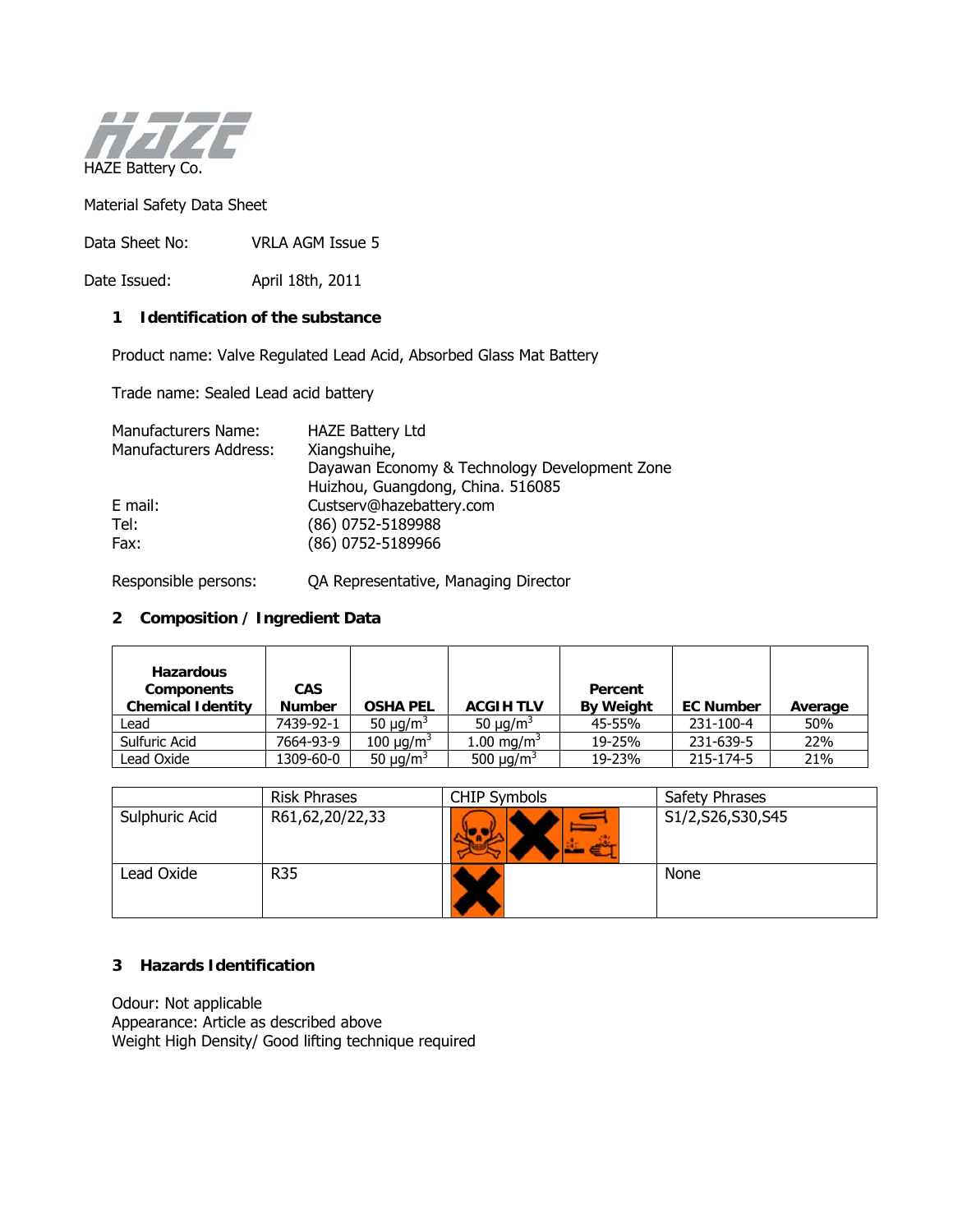# **Hazards refer to internal component, i.e. lead and sulphuric acid**

Contact with eyes: Causes irritation Contact with skin: May cause dermatitis Inhalation: May cause irritation Ingestion: Can cause damage to the kidneys

### **4 First Aid Measures**

- Contact with skin: Remove contaminated clothing immediately and drench affected skin with plenty of water, then wash with soap and water.
- Contact with eyes: If substance has got into eyes, immediately wash out with plenty of water for at least 15 minutes.

# **Seek immediate medical attention**.

Ingestion: Do not induce vomiting.

### **Seek immediate medical attention**.

Inhalation: Remove patient to fresh air. Seek medical attention if irritation persists.

# **5 Fire-Fighting Measures**

Auto-ignition point (Hydrogen) 580º C at 760 mm Hg Wear positive-pressure breathing apparatus In case of fire use foam, carbon dioxide or dry agent (S43) Flash point Hydrogen 259º C Flammable Limits in air, Lower 4.1% % by 3/4 vol. (Hydrogen)

#### **Fire/explosion**

Hydrogen and oxygen gases are produced in the cells during normal battery operation (hydrogen is flammable and oxygen supports combustion).

#### **6 Accidental Release Measures**

| Immediate Actions: | Shut off all ignition sources  |
|--------------------|--------------------------------|
| Clean Up Actions:  | Neutralise with soda ash       |
|                    | Place in appropriate container |
|                    | Ventilate area                 |
|                    | Do not empty into drains (S29) |

### **7 Handling and Storage**

Under normal conditions of battery use, internal components will not present a health hazard

Handling: Keep away from heat and sources of ignition Wash hands thoroughly after use Avoid sparks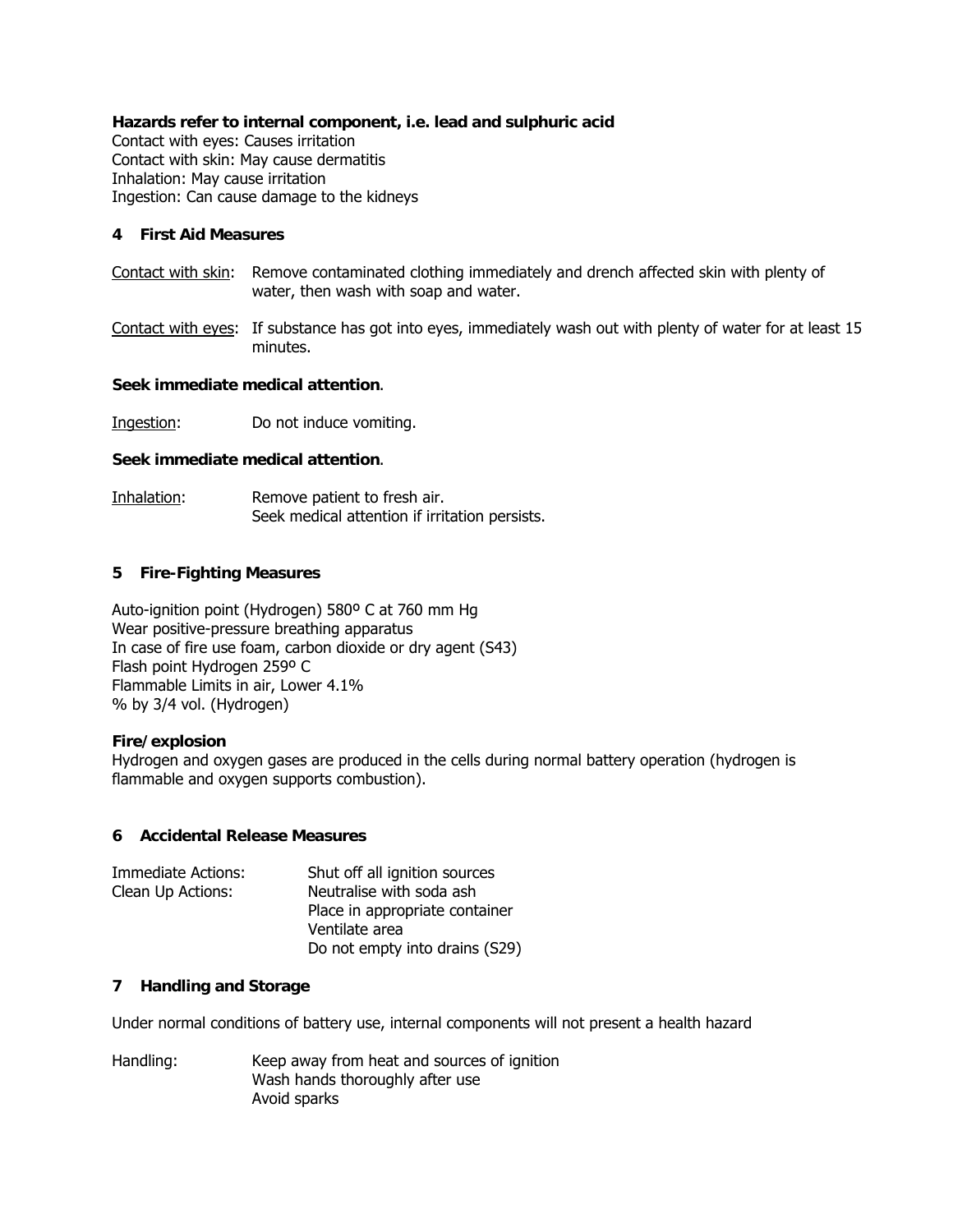Avoid contact with metal jewellery and watches etc. **Do Not Remove Vent Caps**  Do not double stack industrial batteries, it may cause damage.

Storage: Keep in cool and dry & Protect from heat. Store lead acid batteries with adequate ventilation. Room ventilation is required for batteries utilised for standby power generation. **Never re-charge batteries in an unventilated, enclosed space.**

### **8 Exposure Controls / Personal Protection**

Personal protection: Wear safety shoes with toe protector. Where internal components are liberated use rubber or neoprene boots. Wear goggles/safety glasses giving complete eye protection. Respiratory protection may be required under exceptional circumstances when excessive air contamination exists. Wear PVC mitts, gloves or gauntlets.

Exposure Limits: Lead OES / LTEL - ppm 0.15 mg/m3 Lead Dioxide OES / LTEL - pmm 0.15 mg/m3

#### **9 Physical and Chemical Properties**

| Odour:                   | Not applicable.                          |
|--------------------------|------------------------------------------|
| Appearance:              | Sealed Valve Regulated lead Acid Battery |
| State under normal temp: | Solid                                    |
| Flash point (Hydrogen):  | 259°C                                    |

#### **Internal components**

| pH - (Sulphuric acid): | 1.3.                                         |
|------------------------|----------------------------------------------|
| Boiling point:         | Battery Electrolyte 110° C, Lead 1755° C     |
| (at 760 mm/Hg)         |                                              |
| Melting point:         | Lead 327.4º C                                |
| Vapour pressure:       | 11.7                                         |
| Vapour density:        | Battery Electrolyte 3.4, (air $=1$ )         |
| Specific gravity:      | Battery Electrolyte 1.3 $g/cm3$ . (water =1) |
| Auto-ignition point:   | 580° deg C at 760 mm/Hg.                     |
| Water solubility:      | Battery Electrolyte is 100% soluble in water |

#### **10 Stability and Reactivity**

VRLA Batteries are considered stable at normal conditions. Keep away from heat and sources of ignition. Incompatible with reducing agents. Incompatible with organic agents. Decomposition products may include hydrogen. Decomposition products may include sulphur oxides.